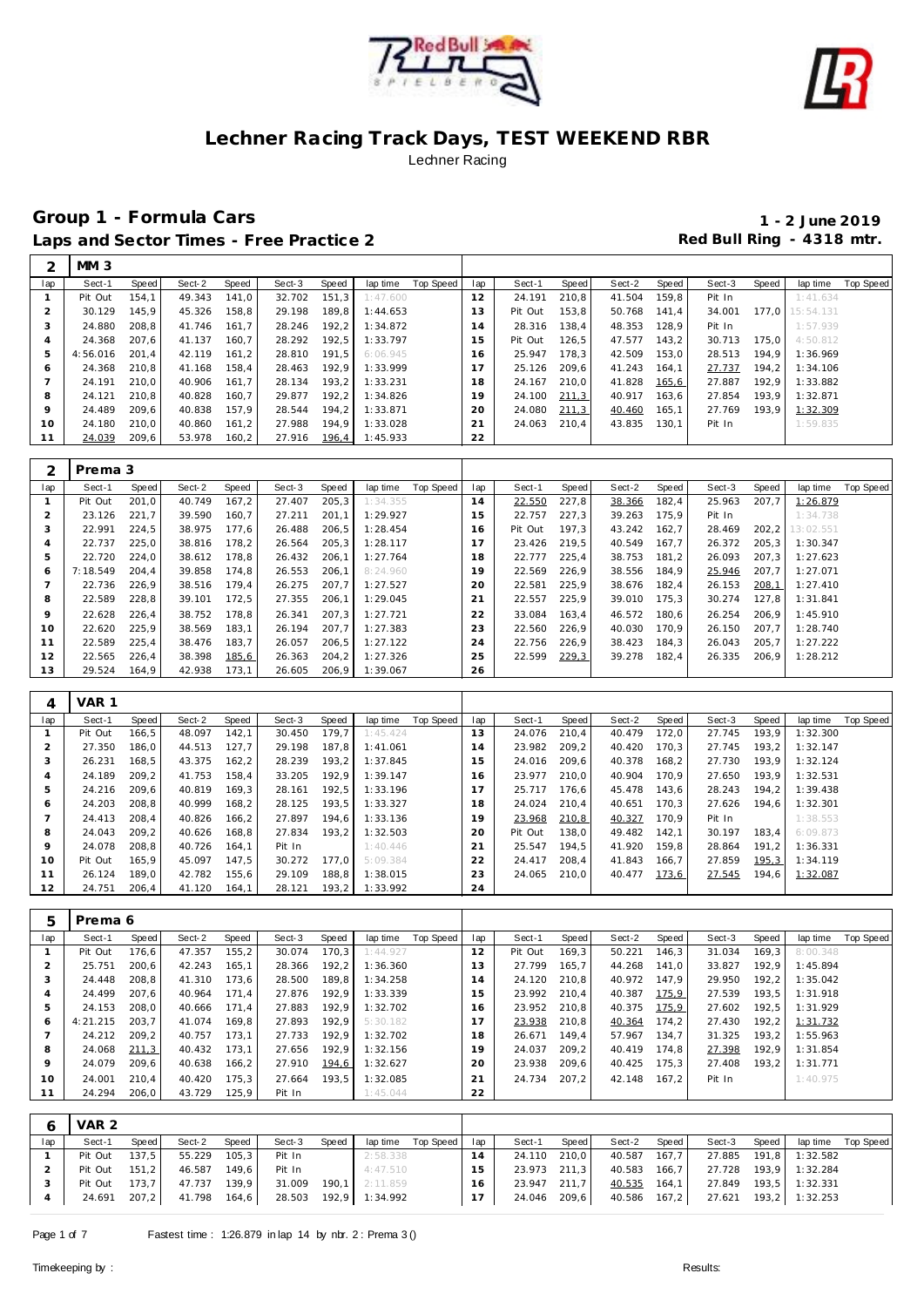



# **Group 1 - Formula Cars 1 - 2 June 2019**

# Red Bull Ring - 4318 mtr.

|  |  | Laps and Sector Times - Free Practice 2 |  |
|--|--|-----------------------------------------|--|

|         | 24.452  | 208.4 | 41.000 | 163.6 | 28.039 | 195.3 | 1:33.491  | 18 | 24.031  | 209.2 | 40.850 | 161.7 | Pit In |       | 1:40.310 |
|---------|---------|-------|--------|-------|--------|-------|-----------|----|---------|-------|--------|-------|--------|-------|----------|
| $\circ$ | 24.358  | 208.8 | 41.001 | 165.1 | 27.835 | 194.9 | I: 33.194 | 19 | Pit Out | 143.8 | 48.683 | 138.8 | 30.496 | 180.3 | 6:05.490 |
|         | 24.053  | 209.6 | 40.593 | 168.2 | 27.710 | 194.6 | 1:32.356  | 20 | 26.080  | 187.7 | 42.267 | 158.4 | 28.122 | 194.6 | 1:36.469 |
| -8      | 24.228  | 209.6 | 40.705 | 167.7 | Pit In |       | 1:44.355  |    | 24.118  | 209.6 | 40.632 | 165.1 | 27.548 | 195.3 | 1:32.298 |
| 9       |         |       |        |       |        |       | 4:50.239  | 22 | 23.901  | 210.0 | 40.785 | 170.3 | 27.411 | 194.9 | 1:32.097 |
| 10      | Pit Out | 157.7 | 47.503 | 151.7 | 30.535 | 178.8 | 2:29.706  | 23 | 24.066  | 210.8 | 43.261 | 161.7 | 28.119 | 196,4 | 1:35.446 |
|         | 25.874  | 166.7 | 44.338 | 144.4 | 29.289 | 191.2 | 1:39.501  | 24 | 24.818  | 208.8 | 40.779 | 161.7 | 27.623 | 195.3 | 1:33.220 |
|         | 24.203  | 210.0 | 41.313 | 156.5 | 29.611 | 194.2 | 1:35.127  | 25 | 23.911  | 210.4 | 40.616 | 172.0 | Pit In |       | 1:46.156 |
| 13      | 24.045  | 212,1 | 40.699 | 162.7 | 27.687 | 193.9 | 1:32.431  | 26 |         |       |        |       |        |       |          |

|     | US <sub>1</sub> |        |        |       |        |       |          |           |     |         |       |        |       |        |       |          |           |
|-----|-----------------|--------|--------|-------|--------|-------|----------|-----------|-----|---------|-------|--------|-------|--------|-------|----------|-----------|
| lap | Sect-1          | Speed  | Sect-2 | Speed | Sect-3 | Speed | lap time | Top Speed | lap | Sect-1  | Speed | Sect-2 | Speed | Sect-3 | Speed | lap time | Top Speed |
|     | Pit Out         | 181,3  | 46.016 | 151,7 | 29.652 | 179.1 | 1:42.122 |           | 15  | 24.307  | 210,4 | 40.660 | 176,5 | 27.779 | 193,2 | 1:32.746 |           |
| 2   | 25.990          | 199,9  | 44.725 | 155,2 | 28.894 | 187,8 | 1:39.609 |           | 16  | 24.181  | 210,8 | 40.603 | 175,3 | 27.571 | 194,9 | 1:32.355 |           |
| 3   | 24.738          | 209.6  | 41.472 | 169.8 | 29.047 | 186.2 | 1:35.257 |           |     | 23.932  | 212.1 | 40.414 | 173.6 | 27.548 | 194.9 | 1:31.894 |           |
| 4   | 24.978          | 205,6  | 44.046 | 167,2 | 28.293 | 194,2 | 1:37.317 |           | 18  | 23.969  | 212,1 | 40.571 | 172,5 | 28.594 | 188,8 | 1:33.134 |           |
| 5   | 24.142          | 210,4  | 40.714 | 166,7 | 28.692 | 192,9 | 1:33.548 |           | 19  | 24.156  | 211,7 | 40.651 | 175,3 | 30.326 | 186,5 | 1:35.133 |           |
| 6   | 4:14.372        | 205, 2 | 41.820 | 169,3 | 29.616 | 190.8 | 5:25.808 |           | 20  | 26.288  | 190,7 | 42.265 | 157.9 | 28.072 | 193,5 | 1:36.625 |           |
|     | 24.356          | 210.8  | 40.748 | 173,1 | 27.764 | 195,7 | 1:32.868 |           | 21  | 24.034  | 210,8 | 40.732 | 173,6 | 28.330 | 192,9 | 1:33.096 |           |
| 8   | 23.894          | 212,5  | 41.014 | 174,8 | 27.615 | 195,7 | 1:32.523 |           | 22  | 24.264  | 211,3 | 42.837 | 164,6 | Pit In |       | 1:42.402 |           |
| 9   | 24.492          | 210,0  | 40.449 | 175,3 | 27.486 | 195,3 | 1:32.427 |           | 23  | Pit Out | 202,9 | 42.184 | 169,3 | 27.885 | 194,6 | 5:25.383 |           |
| 10  | 24.163          | 210.0  | 40.920 | 172,5 | 28.528 | 195,3 | 1:33.611 |           | 24  | 24.003  | 210,8 | 40.675 | 172,0 | 27.662 | 193,9 | 1:32.340 |           |
| 11  | 23.965          | 212.1  | 41.312 | 150.8 | Pit In |       | 1:41.149 |           | 25  | 23.907  | 212.1 | 40.390 | 177,6 | 27.524 | 194,9 | 1:31.821 |           |
| 12  | Pit Out         | 201.7  | 45.936 | 160,2 | 28.397 | 192,9 | 8:04.053 |           | 26  | 23.993  | 211,3 | 40.498 | 180,0 | 28.910 | 195,3 | 1:33.401 |           |
| 13  | 25.067          | 206,0  | 41.450 | 172,0 | 27.722 | 194.9 | 1:34.239 |           | 27  | 24.038  | 210,4 | 40.565 | 175.9 | 27.537 | 194,6 | 1:32.140 |           |
| 14  | 23.905          | 212,1  | 40.603 | 176,5 | 27.685 | 192,9 | 1:32.193 |           | 28  |         |       |        |       |        |       |          |           |

|     | Prema 7 |       |        |       |        |       |          |           |     |         |       |        |       |        |       |                 |           |
|-----|---------|-------|--------|-------|--------|-------|----------|-----------|-----|---------|-------|--------|-------|--------|-------|-----------------|-----------|
| lap | Sect-1  | Speed | Sect-2 | Speed | Sect-3 | Speed | lap time | Top Speed | lap | Sect-1  | Speed | Sect-2 | Speed | Sect-3 | Speed | lap time        | Top Speed |
|     | Pit Out | 167.0 | 45.706 | 157.0 | 29.879 | 186.9 | 1:41.033 |           |     | Pit Out | 196.2 | 44.767 | 159.3 | 29.819 |       | 185.6 46:45.308 |           |
|     | 25.019  | 202.1 | 42.791 | 165.1 | 28.643 | 192,5 | 1:36.453 |           |     | 26.196  | 130.3 | 43.618 | 164.1 | 29.239 | 192,5 | 1:39.053        |           |
|     | 24.523  | 207.6 | 41.293 | 169,8 | 44.438 | 65.1  | 1:50.254 |           |     | 24.185  | 210,4 | 41.251 | 150.0 | Pit In |       | 1:58.804        |           |
|     | 46.508  | 156.1 | 55.648 | 136.4 | Pit In |       | 2:27.187 |           |     |         |       |        |       |        |       |                 |           |

| 10  | Prema 5  |       |        |       |        |       |          |           |                |         |       |        |        |        |       |          |           |
|-----|----------|-------|--------|-------|--------|-------|----------|-----------|----------------|---------|-------|--------|--------|--------|-------|----------|-----------|
| lap | Sect-1   | Speed | Sect-2 | Speed | Sect-3 | Speed | lap time | Top Speed | lap            | Sect-1  | Speed | Sect-2 | Speed  | Sect-3 | Speed | lap time | Top Speed |
|     | Pit Out  | 192.7 | 45.196 | 155.2 | 29.634 | 184.9 | 1:40.204 |           | 12             | Pit Out | 154.3 | 52.233 | 137.1  | 32.120 | 173.9 | 7:49.048 |           |
|     | 25.722   | 202.9 | 42.430 | 168,8 | 28.910 | 192.9 | 1:37.062 |           | 13             | 27.613  | 197.3 | 46.599 | 122.7  | 29.430 | 194.2 | 1:43.642 |           |
| 3   | 24.338   | 208.0 | 41.516 | 168,8 | 28.298 | 191.8 | 1:34.152 |           | l 4            | 24.147  | 210.8 | 44.865 | 166,2  | 27.860 | 193.9 | 1:36.872 |           |
| 4   | 24.330   | 207.2 | 41.005 | 173.1 | 28.117 | 194.6 | 1:33.452 |           | 5              | 24.139  | 211.7 | 40.669 | 172.5  | 27.727 | 194.6 | 1:32.535 |           |
| 5   | 24.178   | 208.4 | 40.827 | 173.6 | 28.021 | 193.5 | 1:33.026 |           | 16             | 23.912  | 212.1 | 40.531 | 173.6  | 27.807 | 194.2 | 1:32.250 |           |
| O   | 4:36.308 | 160.5 | 45.369 | 144.4 | 28.345 | 192.9 | 5:50.022 |           | $\overline{7}$ | 24.001  | 212.1 | 40.388 | 178,8  | 27.482 | 193,9 | 1:31.871 |           |
|     | 24.339   | 208.8 | 40.855 | 172,5 | 27.892 | 193.9 | 1:33.086 |           | 18             | 25.289  | 145.7 | 45.467 | 163,6  | 28.084 | 192,5 | 1:38.840 |           |
| 8   | 24.057   | 210.4 | 40.545 | 172,5 | 27.796 | 193.9 | 1:32.398 |           | 19             | 24.076  | 211.7 | 41.550 | 162, 2 | 27.818 | 193.9 | 1:33.444 |           |
| 9   | 24.081   | 211.7 | 40.705 | 163,1 | 27.837 | 194.6 | 1:32.623 |           | 20             | 24.046  | 210.8 | 40.540 | 170.9  | 27.524 | 195.7 | 1:32.110 |           |
| 10  | 23.998   | 211,3 | 40.421 | 174,8 | 27.714 | 194.9 | 1:32.133 |           | 21             | 23.883  | 212,1 | 40.533 | 173,6  | 27.635 | 196,7 | 1:32.051 |           |
|     | 24.007   | 210.8 | 40.588 | 169.8 | Pit In |       | 1:38.663 |           | 22             | 24.097  | 215,9 | 41.340 | 164.1  | Pit In |       | 1:38.864 |           |

| 10         | KIC <sub>1</sub> |       |        |       |        |       |          |                  |     |         |       |        |       |        |        |          |                  |
|------------|------------------|-------|--------|-------|--------|-------|----------|------------------|-----|---------|-------|--------|-------|--------|--------|----------|------------------|
| lap        | Sect-1           | Speed | Sect-2 | Speed | Sect-3 | Speed | lap time | <b>Top Speed</b> | lap | Sect-1  | Speed | Sect-2 | Speed | Sect-3 | Speed  | lap time | <b>Top Speed</b> |
|            | Pit Out          | 169.1 | 48.029 | 129,2 | 31.552 | 190.8 | 1:44.321 |                  | 12  | Pit Out | 160,3 | 48.286 | 133.3 | 34.737 | 179.7  | 9:45.171 |                  |
|            | 25.048           | 213.8 | 44.516 | 159.3 | 27.252 | 203.4 | 1:36.816 |                  | 13  | 27.843  | 158.6 | 44.457 | 148.4 | 28.043 | 202,6  | 1:40.343 |                  |
| $\sqrt{2}$ | 23.108           | 222,2 | 39.516 | 169.8 | 29.169 | 201.1 | 1:31.793 |                  | 14  | 22.970  | 226,9 | 39.041 | 180,0 | 26.667 | 203.0  | 1:28.678 |                  |
|            | 23.156           | 223,6 | 39.228 | 174,2 | 26.961 | 203,0 | 1:29.345 |                  | 15  | 22.874  | 225,9 | 39.000 | 176.5 | 26.578 | 205, 3 | 1:28.452 |                  |
| 5          | 4:51.475         | 220.8 | 42.140 | 154.3 | 27.744 | 201.1 | 6:01.359 |                  | 16  | 22.843  | 224,5 | 47.785 | 146.3 | Pit In |        | 1:48.769 |                  |
| 6          | 23.375           | 221.3 | 39.438 | 171.4 | 27.069 | 201.1 | 1:29.882 |                  | 17  | Pit Out | 158.6 | 41.894 | 160.7 | 26.910 | 201.1  | 5:55.703 |                  |
|            | 23.054           | 224.5 | 39.345 | 169.3 | 27.378 | 203,8 | 1:29.777 |                  | 18  | 23.258  | 221.7 | 39.058 | 176.5 | 26.631 | 204,5  | 1:28.947 |                  |
| 8          | 23.153           | 224.0 | 39.279 | 175.3 | 29.490 | 201.1 | 1:31.922 |                  | 19  | 22.911  | 226.4 | 39.705 | 178.2 | 27.196 | 201.5  | 1:29.812 |                  |
| $\circ$    | 23.148           | 224.5 | 39.297 | 170.9 | 27.255 | 201.9 | 1:29.700 |                  | 20  | 23.005  | 220,4 | 39.064 | 176.5 | 26.632 | 204,5  | 1:28.701 |                  |
| 10         | 23.108           | 224.5 | 39.128 | 177.6 | 26.968 | 203.4 | 1:29.204 |                  | 21  | 23.034  | 223.1 | 38.859 | 178.2 | 26.489 | 204,2  | 1:28.382 |                  |
|            | 23.025           | 223,1 | 47.263 | 149,6 | Pit In |       | 1:53.250 |                  | 22  | 22.901  | 225,0 | 48.025 | 130.1 | Pit In |        | 1:52.928 |                  |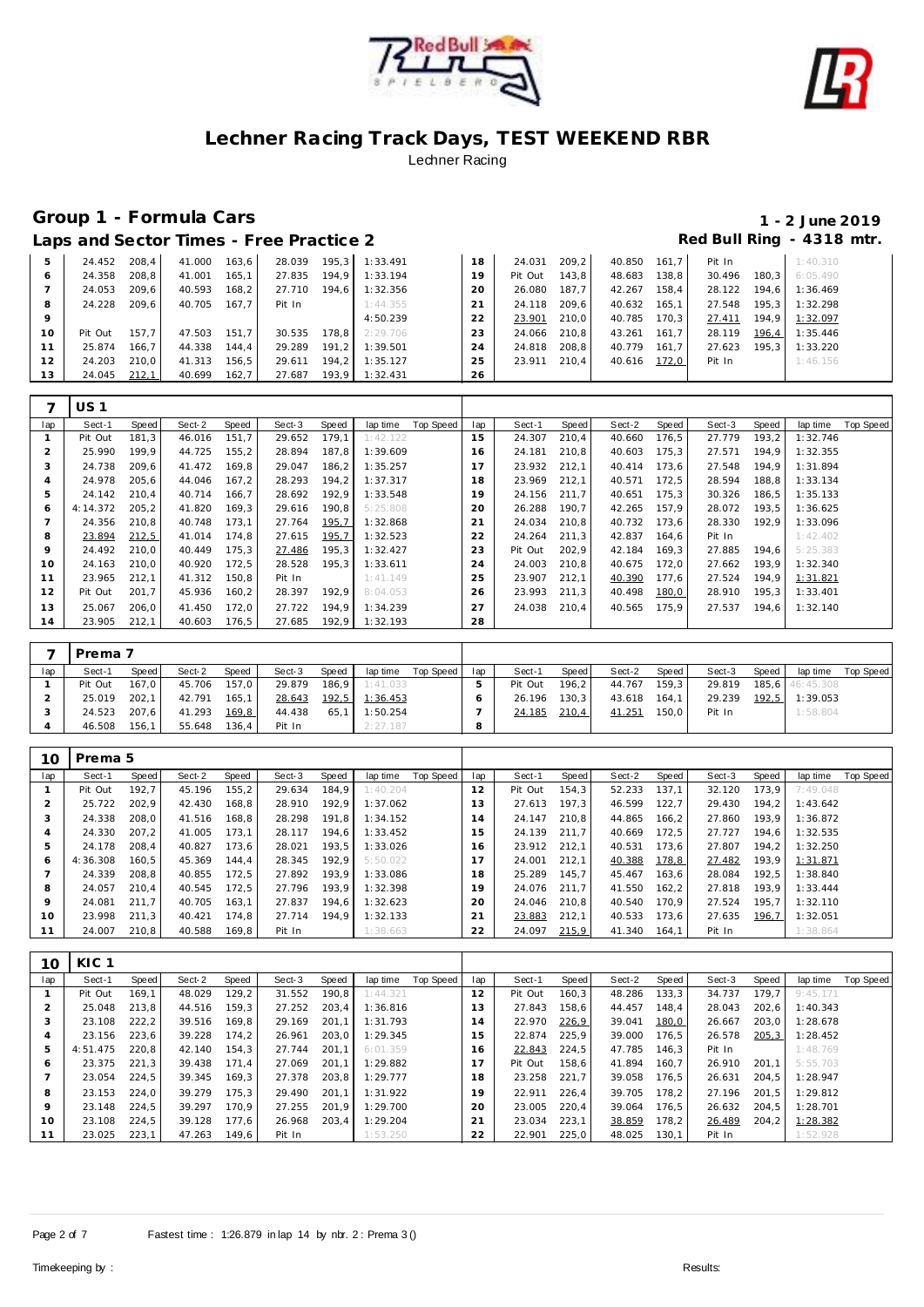



|     | Prema 4 |       |        |       |        |       |          |           |                |         |       |        |       |        |       |          |           |
|-----|---------|-------|--------|-------|--------|-------|----------|-----------|----------------|---------|-------|--------|-------|--------|-------|----------|-----------|
| lap | Sect-1  | Speed | Sect-2 | Speed | Sect-3 | Speed | lap time | Top Speed | lap            | Sect-1  | Speed | Sect-2 | Speed | Sect-3 | Speed | lap time | Top Speed |
|     | Pit Out | 149,6 | 46.291 | 162.7 | 29.181 | 186.2 | 1:41.846 |           | 12             | Pit Out | 109,3 | 48.322 | 140.6 | 29.612 | 187.8 | 7:37.565 |           |
|     | 26.268  | 176,0 | 41.895 | 175.9 | 28.714 | 191.8 | 1:36.877 |           | 3              | 24.874  | 197.3 | 42.419 | 168,2 | 28.616 | 194,6 | 1:35.909 |           |
| 3   | 24.188  | 209.6 | 41.288 | 167.2 | 28.883 | 191.2 | 1:34.359 |           | $\overline{4}$ | 23.758  | 214,6 | 40.455 | 172.5 | 27.643 | 196,4 | 1:31.856 |           |
|     | 25.066  | 207,2 | 42.605 | 167.7 | Pit In |       | 1:44.103 |           | 5              | 23.735  | 214,6 | 40.739 | 149.2 | 29.789 | 194,6 | 1:34.263 |           |
| 5   | Pit Out | 159,3 | 45.714 | 164.6 | 29.315 | 192.9 | 7:10.824 |           | 6              | 24.008  | 212,5 | 40.417 | 174.8 | 27.867 | 194,6 | 1:32.292 |           |
| 6   | 24.209  | 210.8 | 41.083 | 175.3 | 28.128 | 193.9 | 1:33.420 |           | $\overline{7}$ | 23.948  | 212.1 | 40.370 | 176.5 | 27.645 | 194.9 | 1:31.963 |           |
|     | 24.089  | 210.8 | 41.160 | 170.9 | 28.024 | 194.9 | 1:33.273 |           | 18             | 23.873  | 211.7 | 40.392 | 179.4 | 27.562 | 195,3 | 1:31.827 |           |
| 8   | 24.042  | 211,3 | 40.722 | 175,3 | 27.722 | 195.7 | 1:32.486 |           | 19             | 23.823  | 212.1 | 40.408 | 180,6 | 27.455 | 194,2 | 1:31.686 |           |
| 9   | 23.982  | 212.9 | 40.565 | 176.5 | 27.605 | 195.3 | 1:32.152 |           | 20             | 24.956  | 168.8 | 43.510 | 173.6 | 27.687 | 194.9 | 1:36.153 |           |
| 10  | 23.925  | 212.1 | 40.461 | 174.2 | 27.801 | 196.0 | 1:32.187 |           | 21             | 23.887  | 211.7 | 40.613 | 179.4 | Pit In |       | 1:43.712 |           |
|     | 24.180  | 210,8 | 41.436 | 159,8 | Pit In |       | 1:50.812 |           | 22             |         |       |        |       |        |       |          |           |

| 14  | Saucy    |       |        |       |        |       |                 |           |     |        |       |        |       |        |       |          |                  |
|-----|----------|-------|--------|-------|--------|-------|-----------------|-----------|-----|--------|-------|--------|-------|--------|-------|----------|------------------|
| lap | Sect-1   | Speed | Sect-2 | Speed | Sect-3 | Speed | lap time        | Top Speed | lap | Sect-1 | Speed | Sect-2 | Speed | Sect-3 | Speed | lap time | <b>Top Speed</b> |
|     | Pit Out  | 142,8 | 50.318 | 152,1 | 30.955 | 169,8 | 1:53.493        |           | 14  | 24.759 | 208,0 | 41.180 | 174,2 | 27.974 | 193,2 | 1:33.913 |                  |
|     | 27.588   | 169,6 | 42.909 | 163,6 | 30.616 | 193,9 | 1:41.113        |           | 15  | 24.065 | 208,4 | 40.701 | 178,8 | 27.499 | 194.9 | 1:32.265 |                  |
| 3   | 24.280   | 209.2 | 41.085 | 174,2 | 27.650 | 195,7 | 1:33.015        |           | 16  | 24.041 | 211,3 | 40.765 | 177,0 | 27.497 | 194.2 | 1:32.303 |                  |
| 4   | 24.164   | 207.6 | 40.802 | 178.8 | 27.639 | 195.7 | 1:32.605        |           |     | 24.019 | 209,2 | 40.392 | 181,2 | 27.509 | 194.2 | 1:31.920 |                  |
| 5   | 24.023   | 211.3 | 40.805 | 182,4 | 27.575 | 194.2 | 1:32.403        |           | 18  | 24.002 | 210,0 | 40.569 | 181,2 | 27.759 | 194.9 | 1:32.330 |                  |
| 6   | 3:34.521 | 201.7 | 43.906 | 168,8 | 28.233 | 194,2 | 4:46.660        |           | 19  | 24.542 | 210,4 | 49.075 | 170.3 | 27.713 | 194.6 | 1:41.330 |                  |
|     | 24.067   | 211.7 | 40.889 | 178,2 | 27.874 | 196.0 | 1:32.830        |           | 20  | 23.973 | 210,4 | 40.482 | 180,6 | 27.439 | 195,7 | 1:31.894 |                  |
| 8   | 24.056   | 210,8 | 40.558 | 178,2 | 27.640 | 195,3 | 1:32.254        |           | 21  | 24.244 | 209,6 | 40.675 | 180,6 | 27.437 | 196,4 | 1:32.356 |                  |
| 9   | 23.889   | 211.3 | 40.569 | 174.2 | 28.467 | 190.5 | 1:32.925        |           | 22  | 23.952 | 209.6 | 40.532 | 181.8 | 28.196 | 194.2 | 1:32.680 |                  |
| 10  | 25.228   | 210.4 | 41.549 | 155,6 | 34.736 | 193.5 | 1:41.513        |           | 23  | 24.686 | 209,6 | 46.836 | 148,8 | 28.367 | 194.2 | 1:39.889 |                  |
| 11  | 24.059   | 210.8 | 40.565 | 173.6 | 28.391 | 193.5 | 1:33.015        |           | 24  | 23.931 | 212,9 | 40.934 | 174,8 | 27.792 | 195,3 | 1:32.657 |                  |
| 12  | 24.022   | 211.7 | 40.906 | 166,7 | Pit In |       | 1:53.233        |           | 25  | 23.892 | 213,8 | 40.619 | 178,2 | 27.521 | 195.7 | 1:32.032 |                  |
| 13  | Pit Out  | 148,5 | 46.654 | 159,3 | 30.056 |       | 187,8 12:43.593 |           | 26  | 24.313 | 210,0 | 48.537 | 171,4 | Pit In |       | 1:46.574 |                  |
|     |          |       |        |       |        |       |                 |           |     |        |       |        |       |        |       |          |                  |

| 15  | oth:     |       |        |        |        |       |          |           |     |        |       |        |         |        |       |          |           |
|-----|----------|-------|--------|--------|--------|-------|----------|-----------|-----|--------|-------|--------|---------|--------|-------|----------|-----------|
| lap | Sect-1   | Speed | Sect-2 | Speed  | Sect-3 | Speed | lap time | Top Speed | lap | Sect-1 | Speed | Sect-2 | Speed I | Sect-3 | Speed | lap time | Top Speed |
|     | Pit Out  | 127.1 | 50.129 | 139,5  | 32.324 | 168.2 | 1:55.974 |           |     | 24.296 | 208.4 | 41.133 | 177.0   | 27.961 | 192.5 | 1:33.390 |           |
|     | 4:44.493 | 182.9 | 46.420 | 155, 2 | 30.312 | 188.5 | 6:01.225 |           |     | 24.602 | 207.2 | 42.596 | 176.5   | 28.084 | 193.5 | 1:35.282 |           |
|     | 24.905   | 207.2 | 41.721 | 170.3  | 28.951 | 192.5 | 1:35.577 |           |     | 24.375 | 209.2 | 41.608 | 179,4   | 28.225 | 191.2 | 1:34.208 |           |
|     | 24.991   | 207.2 | 41.728 | 175,3  | 28.309 | 193.2 | 1:35.028 |           | I O | 24.460 | 208.0 | 41.836 | 175.9   | 27.800 | 194.6 | 1:34.096 |           |
|     | 24.440   | 208.0 | 41.651 | 175.3  | 28.128 | 193.9 | 1:34.219 |           |     | 24.157 | 210,8 | 40.867 | 177.0   | 27.779 | 193.9 | 1:32.803 |           |
|     | 24.283   | 208,4 | 41.195 | 175,3  | 28.129 | 194.2 | 1:33.607 |           |     | 24.157 | 210,4 | 42.059 | 171.4   | Pit In |       | 1:41.026 |           |

| 16  | VAR 5    |       |        |       |        |       |          |           |     |         |       |        |       |        |       |          |           |
|-----|----------|-------|--------|-------|--------|-------|----------|-----------|-----|---------|-------|--------|-------|--------|-------|----------|-----------|
| lap | Sect-1   | Speed | Sect-2 | Speed | Sect-3 | Speed | lap time | Top Speed | lap | Sect-1  | Speed | Sect-2 | Speed | Sect-3 | Speed | lap time | Top Speed |
|     | Pit Out  | 174.0 | 47.984 | 151.3 | Pit In |       | 1:59.971 |           | 14  | 23.939  | 210,4 | 40.532 | 173.6 | 27.524 | 195,7 | 1:31.995 |           |
|     | Pit Out  | 179.5 | 44.996 | 162.7 | 29.233 | 188,2 | 2:11.281 |           | 15  | 23.937  | 210.8 | 40.681 | 173.1 | 27.588 | 196.0 | 1:32.206 |           |
| 3   | 25.029   | 202.1 | 41.707 | 167.7 | 28.226 | 191.8 | 1:34.962 |           | 16  | 23.960  | 211,3 | 40.438 | 170.9 | 27.598 | 195.7 | 1:31.996 |           |
| 4   | 5:08.150 | 183.2 | 42.691 | 165,1 | 29.551 | 192.5 | 6:20.392 |           | 17  | 23.997  | 211,3 | 40.517 | 173.1 | 28.364 | 191,5 | 1:32.878 |           |
|     | 24.227   | 209,6 | 41.116 | 172,0 | 28.508 | 194,2 | 1:33.851 |           | 18  | 24.161  | 210,0 | 41.092 | 166,7 | Pit In |       | 1:41.148 |           |
| 6   | 24.249   | 209.2 | 40.980 | 171.4 | 28.145 | 192.9 | 1:33.374 |           | 19  | Pit Out | 158.1 | 46.021 | 149.2 | 31.035 | 174.5 | 7:47.421 |           |
|     | 24.096   | 208.8 | 40.908 | 174,2 | 28.056 | 194,2 | 1:33.060 |           | 20  | 27.588  | 176,3 | 44.195 | 163.1 | 28.679 | 175.9 | 1:40.462 |           |
| 8   | 24.093   | 208.8 | 40.732 | 170.3 | 28.031 | 193.5 | 1:32.856 |           | 21  | 25.177  | 203.3 | 41.618 | 167.7 | 27.641 | 196,4 | 1:34.436 |           |
| 9   | 24.111   | 208,8 | 40.891 | 172,0 | Pit In |       | 1:40.713 |           | 22  | 24.055  | 209,2 | 40.929 | 168,8 | 27.575 | 195,3 | 1:32.559 |           |
| 10  | Pit Out  | 168.0 | 46.968 | 150.8 | 31.263 | 168,8 | 5:07.248 |           | 23  | 23.962  | 210,4 | 40.629 | 171.4 | 27.691 | 194,2 | 1:32.282 |           |
| 11  | 27.388   | 175.1 | 43.846 | 161.7 | 29.323 | 189.8 | 1:40.557 |           | 24  | 24.080  | 210.4 | 40.628 | 172,5 | 27.411 | 196,0 | 1:32.119 |           |
| 12  | 24.820   | 205.2 | 41.449 | 167.7 | 28.305 | 194.9 | 1:34.574 |           | 25  | 23.912  | 210.8 | 40.571 | 173.6 | 27.407 | 195.7 | 1:31.890 |           |
| 13  | 24.052   | 209,6 | 40.908 | 172,5 | 27.823 | 194.6 | 1:32.783 |           | 26  | 23.997  | 210.0 | 41.657 | 158,8 | Pit In |       | 1:53.621 |           |

|     | US <sub>2</sub> |       |        |       |        |       |          |           |     |         |       |        |       |        |       |          |           |
|-----|-----------------|-------|--------|-------|--------|-------|----------|-----------|-----|---------|-------|--------|-------|--------|-------|----------|-----------|
| lap | Sect-1          | Speed | Sect-2 | Speed | Sect-3 | Speed | lap time | Top Speed | lap | Sect-1  | Speed | Sect-2 | Speed | Sect-3 | Speed | lap time | Top Speed |
|     | Pit Out         | 203.3 | 43.318 | 164,6 | 28.896 | 188,5 | 1:36.705 |           | 13  | 24.159  | 210.4 | 40.578 | 172.5 | 27.878 | 193.5 | 1:32.615 |           |
|     | 24.789          | 206.8 | 42.005 | 169.3 | 29.465 | 193.9 | 1:36.259 |           | 14  | 23.979  | 210.4 | 40.539 | 176.5 | 27.589 | 193.9 | 1:32.107 |           |
|     | 24.171          | 209.2 | 40.980 | 173.6 | 27.865 | 193.5 | 1:33.016 |           | 15  | 23.944  | 210.4 | 40.493 | 176.5 | 27.544 | 194.2 | 1:31.981 |           |
|     | 24.170          | 210.4 | 45.421 | 146.7 | 28.369 | 193.5 | 1:37.960 |           | 16  | 23.973  | 210.0 | 40.630 | 175.9 | 27.522 | 194.2 | 1:32.125 |           |
| 5   | 24.100          | 210.0 | 40.536 | 173.1 | 27.618 | 195.7 | 1:32.254 |           |     | 23.988  | 210.4 | 40.432 | 179.4 | 27.392 | 195.7 | 1:31.812 |           |
|     | 7:22.144        | 206.4 | 41.393 | 170.9 | 29.550 | 194.2 | 8:33.087 |           | 18  | 23.840  | 211.3 | 40.351 | 181,8 | 27.589 | 196,0 | 1:31.780 |           |
|     | 24.523          | 210.0 | 40.817 | 170.3 | 32.576 | 196,0 | 1:37.916 |           | 19  | 23.837  | 210.8 | 40.498 | 180.0 | Pit In |       | 1:36.707 |           |
| 8   | 23.965          | 212.1 | 40.573 | 173,6 | 27.714 | 195,3 | 1:32.252 |           | 20  | Pit Out | 140.0 | 42.780 | 175.3 | 27.864 | 195.3 | 6:02.597 |           |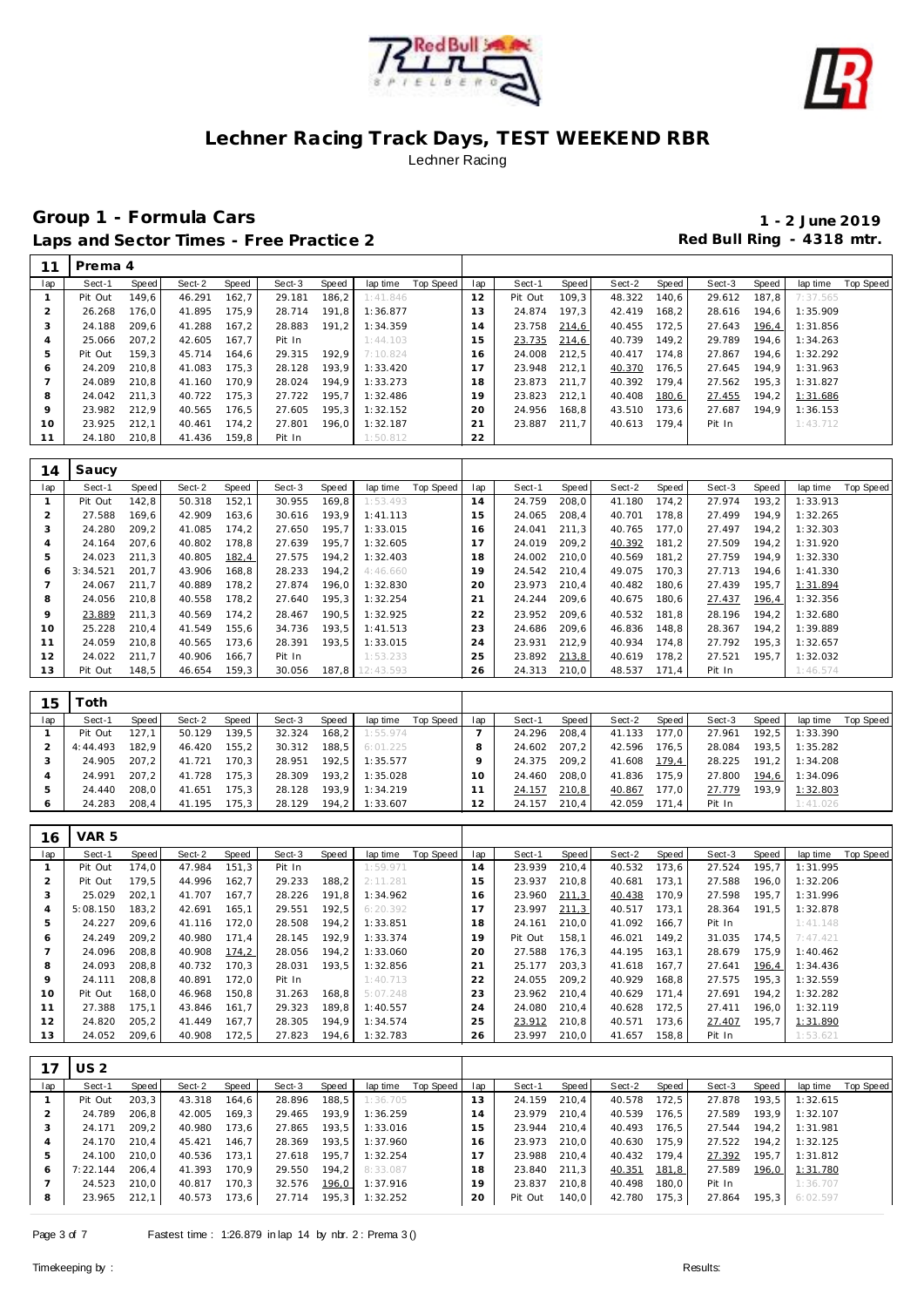



# **Group 1 - Formula Cars 1 - 2 June 2019**

Laps and Sector Times - Free Practice 2 *Red Bull Ring - 4318 mtr.* 

|                 | $21$ $11022$ |       |              |       |        |       |                 |    |              |              |       |                                    |                       |  |
|-----------------|--------------|-------|--------------|-------|--------|-------|-----------------|----|--------------|--------------|-------|------------------------------------|-----------------------|--|
|                 |              |       |              |       |        |       |                 |    |              |              |       |                                    |                       |  |
| - 12 L          | Pit Out      | 203,7 | 41.666       | 173.1 | 28.156 |       | 193.5 10:14.815 | 24 | 23.875 211.7 | 47.717 126.2 |       | Pit In                             | 2:02.348              |  |
| 11 <sup>1</sup> | 24.161 210,8 |       | 40.531       | 174,2 | Pit In |       | 1:37.291        | 23 | 23.915 212,5 | 40.531       | 178,2 |                                    | 27.685 195,7 1:32.131 |  |
| 10              | 23.949 212,5 |       | 40.681       | 176,5 | 28.444 | 190.8 | 1:33.074        | 22 | 23.988 212,5 | 40.501       | 177,0 |                                    | 33.197 194.9 1:37.686 |  |
| $\mathbf Q$     | 23.833 212,5 |       | 40.533 175,9 |       | 27.631 |       | 196,0 1:31.997  | 21 | 23.876 213.4 |              |       | 40.558 174.2 27.747 194.9 1:32.181 |                       |  |

| 21  | US 3     |       |        |       |        |       |          |           |     |         |       |        |       |        |       |           |           |
|-----|----------|-------|--------|-------|--------|-------|----------|-----------|-----|---------|-------|--------|-------|--------|-------|-----------|-----------|
| lap | Sect-1   | Speed | Sect-2 | Speed | Sect-3 | Speed | lap time | Top Speed | lap | Sect-1  | Speed | Sect-2 | Speed | Sect-3 | Speed | lap time  | Top Speed |
|     | Pit Out  | 155,2 | 49.795 | 129.5 | 34.336 | 173.6 | 1:50.838 |           | 13  | 23.802  | 212,5 | 40.532 | 172.0 | 28.162 | 194.6 | 1:32.496  |           |
|     | 26.752   | 171.0 | 47.180 | 154,3 | 28.939 | 193.5 | 1:42.871 |           | 14  | 23.845  | 212.1 | 40.429 | 174,2 | 27.605 | 194.6 | 1:31.879  |           |
| 3   | 24.573   | 202.5 | 43.996 | 164.1 | 29.807 | 193.9 | 1:38.376 |           | 15  | 23.790  | 211.7 | 40.324 | 175.9 | 27.500 | 194.9 | 1:31.614  |           |
| 4   | 24.216   | 210.0 | 41.349 | 165.1 | 28.157 | 193.5 | 1:33.722 |           | 16  | 23.845  | 212.5 | 40.293 | 175,3 | 27.447 | 194.9 | 1:31.585  |           |
| 5   | 6:53.932 | 142.1 | 43.886 | 158,8 | 29.344 | 193.5 | 8:07.162 |           | 17  | 24.560  | 185.7 | 43.542 | 160.7 | Pit In |       | 1:43.489  |           |
| 6   | 24.153   | 212.5 | 40.952 | 169,3 | 27.862 | 194.2 | 1:32.967 |           | 18  | Pit Out | 199.5 | 45.216 | 132.4 | 34.962 | 192,2 | 11:37.663 |           |
|     | 24.081   | 211.3 | 40.568 | 172.0 | 27.681 | 195.3 | 1:32.330 |           | 19  | 24.132  | 210.8 | 40.732 | 172.0 | 27.820 | 193.9 | 1:32.684  |           |
| 8   | 23.873   | 212.9 | 40.445 | 174.8 | 27.608 | 195.3 | 1:31.926 |           | 20  | 23.897  | 212.5 | 40.388 | 175.9 | 27.487 | 194.6 | 1:31.772  |           |
| 9   | 23.853   | 212.1 | 40.335 | 174.8 | 27.746 | 196.0 | 1:31.934 |           | 21  | 23.929  | 212.9 | 40.625 | 175,3 | 27.388 | 197,1 | 1:31.942  |           |
| 10  | 23.881   | 212.5 | 40.443 | 174,2 | Pit In |       | 1:55.448 |           | 22  | 23.881  | 212,5 | 40.319 | 176,5 | 27.396 | 197,1 | 1:31.596  |           |
| 11  | Pit Out  | 204.8 | 41.662 | 170.9 | 30.830 | 194.6 | 5:47.738 |           | 23  | 23.655  | 216,8 | 49.203 | 122.7 | Pit In |       | 2:02.693  |           |
| 12  | 23.970   | 212,5 | 40.555 | 172,0 | 27.775 | 194.9 | 1:32.300 |           | 24  |         |       |        |       |        |       |           |           |

| 23             | l osifidis |       |        |       |        |       |                 |           |     |        |       |        |       |        |       |          |           |
|----------------|------------|-------|--------|-------|--------|-------|-----------------|-----------|-----|--------|-------|--------|-------|--------|-------|----------|-----------|
| lap            | Sect-1     | Speed | Sect-2 | Speed | Sect-3 | Speed | lap time        | Top Speed | lap | Sect-1 | Speed | Sect-2 | Speed | Sect-3 | Speed | lap time | Top Speed |
|                | Pit Out    | 134.8 | 53.052 | 124,4 | 33.239 | 180,9 | 1:57.295        |           | 14  | 25.397 | 208,8 | 42.733 | 141.7 | 29.466 | 188.8 | 1:37.596 |           |
| $\overline{2}$ | 28.483     | 154.5 | 46.710 | 134.7 | 31.855 | 182,7 | 1:47.048        |           | 15  | 24.880 | 201.7 | 42.368 | 151.7 | 29.173 | 189.1 | 1:36.421 |           |
| 3              | 25.371     | 199.1 | 42.775 | 143,6 | 30.307 | 187,2 | 1:38.453        |           | 16  | 24.518 | 213.4 | 41.333 | 150.0 | 29.006 | 191,5 | 1:34.857 |           |
| $\overline{4}$ | 24.901     | 212.9 | 42.558 | 141,4 | 29.845 | 189,8 | 1:37.304        |           | 17  | 24.076 | 218,1 | 41.207 | 146.7 | 29.005 | 190.5 | 1:34.288 |           |
| 5              | 5:31.245   | 198.4 | 42.752 | 140,3 | 30.173 | 186.9 | 6:44.170        |           | 18  | 24.768 | 211.3 | 41.490 | 162,7 | 28.934 | 194,6 | 1:35.192 |           |
| 6              | 25.138     | 211.3 | 42.089 | 147.5 | 29.522 | 189.7 | 1:36.749        |           | 19  | 24.455 | 213.8 | 41.008 | 157.0 | 28.938 | 193.9 | 1:34.401 |           |
|                | 25.388     | 212.1 | 43.184 | 152,5 | 30.134 | 190.5 | 1:38.706        |           | 20  | 24.420 | 212.1 | 41.131 | 150.0 | 28.820 | 193.9 | 1:34.371 |           |
| 8              | 24.448     | 212.9 | 41.772 | 149,2 | 30.270 | 193,2 | 1:36.490        |           | 21  | 24.530 | 210.8 | 41.209 | 144.0 | 28.935 | 192.9 | 1:34.674 |           |
| 9              | 24.282     | 215.9 | 42.051 | 140,6 | 29.798 | 191,8 | 1:36.131        |           | 22  | 24.594 | 212,9 | 40.982 | 160,2 | 28.676 | 191,8 | 1:34.252 |           |
| 10             | 24.342     | 214.2 | 41.729 | 144.4 | 29.186 | 193.9 | 1:35.257        |           | 23  | 24.530 | 215.1 | 40.909 | 158.4 | 28.783 | 193.5 | 1:34.222 |           |
| 11             | 24.393     | 216.8 | 41.569 | 148,8 | 29.226 | 191,8 | 1:35.188        |           | 24  | 24.862 | 212.9 | 41.246 | 160,2 | 28.817 | 194,2 | 1:34.925 |           |
| 12             | 25.153     | 213.4 | 41.539 | 148,8 | Pit In |       | 1:52.471        |           | 25  | 25.478 | 213,4 | 50.096 | 125,9 | Pit In |       | 2:04.742 |           |
| 13             | Pit Out    | 189,3 | 43.841 | 133,0 | 31.264 |       | 175.6 12:29.524 |           | 26  |        |       |        |       |        |       |          |           |

| 25  | <b>MM 1</b> |       |        |        |        |       |          |           |     |         |       |        |       |        |       |           |           |
|-----|-------------|-------|--------|--------|--------|-------|----------|-----------|-----|---------|-------|--------|-------|--------|-------|-----------|-----------|
| lap | Sect-1      | Speed | Sect-2 | Speed  | Sect-3 | Speed | lap time | Top Speed | lap | Sect-1  | Speed | Sect-2 | Speed | Sect-3 | Speed | lap time  | Top Speed |
|     | Pit Out     | 172.9 | 43.845 | 159.3  | 29.315 | 180.3 | 1:41.692 |           | 14  | 23.814  | 212.5 | 40.873 | 166.7 | 27.743 | 193.2 | 1:32.430  |           |
|     | 26.386      | 194.8 | 43.149 | 153,4  | 31.042 | 195.3 | 1:40.577 |           | 15  | 23.859  | 211.7 | 40.731 | 163.1 | Pit In |       | 1:39.373  |           |
| 3   | 24.329      | 210,8 | 41.369 | 161.7  | 28.091 | 194.6 | 1:33.789 |           | 16  | Pit Out | 138.8 | 44.918 | 157.0 | 28.389 | 191.8 | 13:18.756 |           |
| 4   | 24.061      | 210.8 | 41.496 | 157.0  | 29.802 | 189.8 | 1:35.359 |           | 17  | 24.884  | 200.6 | 41.263 | 163.6 | 28.332 | 195.3 | 1:34.479  |           |
| 5   | 24.135      | 210.4 | 40.939 | 165.6  | 28.385 | 171.7 | 1:33.459 |           | 18  | 23.841  | 212.9 | 40.381 | 166,2 | 27.446 | 196.0 | 1:31.668  |           |
| 6   |             |       | Pit In |        | Pit In |       | 2:44.691 |           | 19  | 23.767  | 211,3 | 40.462 | 166.7 | 27.302 | 197,8 | 1:31.531  |           |
|     | Pit Out     | 199.1 | 42.825 | 162, 2 | 28.549 | 193.5 | 7:00.658 |           | 20  | 24.366  | 195.9 | 42.640 | 165.6 | 27.494 | 196.4 | 1:34.500  |           |
| 8   | 24.103      | 210.0 | 40.886 | 163.1  | 27.865 | 195.3 | 1:32.854 |           | 21  | 23.920  | 210.4 | 40.362 | 164.6 | 27.478 | 194.9 | 1:31.760  |           |
| 9   | 23.918      | 212.1 | 43.503 | 158.8  | 28.458 | 194.9 | 1:35.879 |           | 22  | 23.816  | 212.5 | 40.231 | 166.7 | 27.448 | 196.4 | 1:31.495  |           |
| 10  | 23.943      | 210.4 | 40.598 | 164.6  | 27.613 | 196.0 | 1:32.154 |           | 23  | 23.835  | 212.5 | 40.278 | 168.2 | 27.301 | 197.1 | 1:31.414  |           |
| 11  | 23.873      | 211.7 | 40.534 | 164.1  | 27.634 | 196.4 | 1:32.041 |           | 24  | 23.854  | 211.7 | 40.268 | 168,8 | 27.472 | 197,1 | 1:31.594  |           |
| 12  | 23.875      | 214,6 | 40.930 | 167,2  | 27.656 | 194.2 | 1:32.461 |           | 25  | 27.973  | 127,0 | 55.353 | 110,0 | Pit In |       | 2:10.552  |           |
| 13  | 23.915      | 211.3 | 40.483 | 167,2  | 27.549 | 196.0 | 1:31.947 |           | 26  |         |       |        |       |        |       |           |           |

| 26             | MM <sub>2</sub> |       |        |       |        |        |           |           |     |         |        |        |       |        |       |          |           |
|----------------|-----------------|-------|--------|-------|--------|--------|-----------|-----------|-----|---------|--------|--------|-------|--------|-------|----------|-----------|
| lap            | Sect-1          | Speed | Sect-2 | Speed | Sect-3 | Speed  | lap time  | Top Speed | lap | Sect-1  | Speed  | Sect-2 | Speed | Sect-3 | Speed | lap time | Top Speed |
|                | Pit Out         | 159.1 | 44.958 | 159,3 | 29.749 | 185,2  | 1:40.884  |           | 12  | 23.978  | 211.3  | 40.436 | 166,2 | 27.820 | 194,2 | 1:32.234 |           |
|                | 26.995          | 182.6 | 43.391 | 167.7 | 30.575 | 195,3  | 1:40.961  |           | 13  | 23.991  | 211,7  | 40.465 | 165,1 | 27.592 | 194,6 | 1:32.048 |           |
| 3              | 24.447          | 207,6 | 40.850 | 167,7 | 27.729 | 193,5  | 1:33.026  |           | 14  | 23.957  | 210,8  | 40.874 | 168,8 | 27.482 | 194,9 | 1:32.313 |           |
| $\overline{a}$ | 24.022          | 210.8 | 40.648 | 168,8 | 27.575 | 194,2  | 1:32.245  |           | 15  | 23.944  | 211,3  | 40.821 | 164,6 | 28.909 | 194.6 | 1:33.674 |           |
| 5              | 24.122          | 209,2 | 40.671 | 168,2 | 27.832 | 194,9  | 1:32.625  |           | 16  | 24.232  | 211,7  | 40.991 | 165,1 | 27.705 | 194.9 | 1:32.928 |           |
| 6              | 7:29.828        | 135.9 | 46.349 | 167.7 | 31.525 | 116.8  | 8:47.702  |           | 17  | 24.000  | 210.8  | 40.869 | 165,6 | 27.918 | 193,2 | 1:32.787 |           |
|                | 28.528          | 206,4 | 43.099 | 162,2 | Pit In |        | 1:52.860  |           | 18  | 25.310  | 204,4  | 42.258 | 160,2 | Pit In |       | 1:42.503 |           |
| 8              | Pit Out         | 161,2 | 43.331 | 158,8 | 29.286 | 186, 2 | 10:45.766 |           | 19  | Pit Out | 162, 2 | 48.333 | 157,4 | 29.131 | 184,0 | 8:11.028 |           |
| $\circ$        | 25.081          | 197.7 | 42.302 | 170,3 | 27.926 | 195.7  | 1:35.309  |           | 20  | 25.441  | 193.1  | 42.339 | 165.1 | 28.227 | 195.7 | 1:36.007 |           |
| 10             | 23.992          | 211.3 | 40.621 | 166,2 | 27.671 | 195.7  | 1:32.284  |           | 21  | 24.100  | 210.4  | 43.304 | 169,3 | 27.872 | 196,0 | 1:35.276 |           |
| 11             | 23.982          | 211,3 | 40.580 | 169,8 | 27.620 | 194,6  | 1:32.182  |           | 22  | 27.967  | 132,4  | 55.307 | 105,7 | Pit In |       | 2:05.247 |           |
|                |                 |       |        |       |        |        |           |           |     |         |        |        |       |        |       |          |           |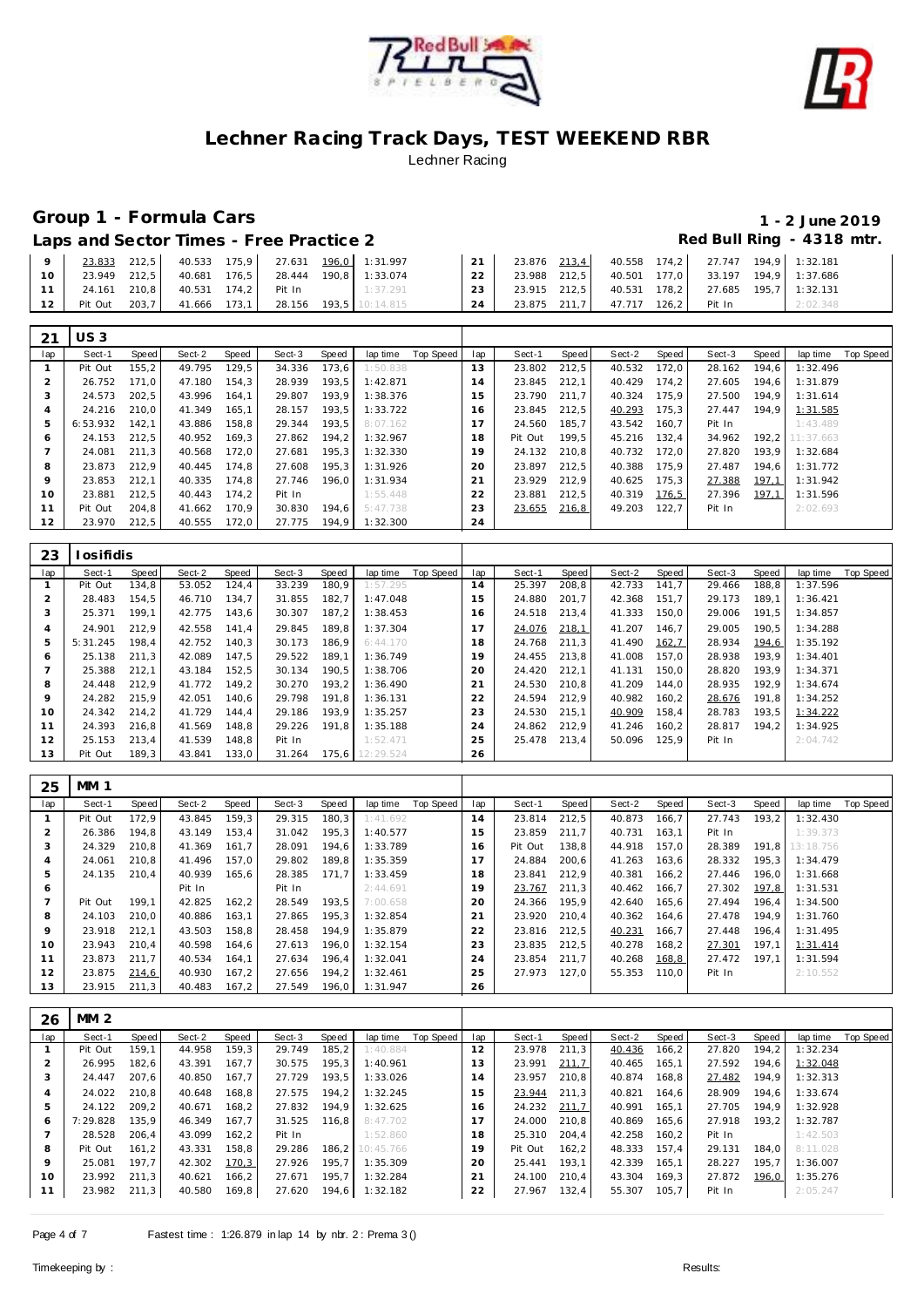



| 27  | US 6             |       |        |       |        |        |          |           |     |         |       |        |       |        |       |          |           |
|-----|------------------|-------|--------|-------|--------|--------|----------|-----------|-----|---------|-------|--------|-------|--------|-------|----------|-----------|
| lap | Sect-1           | Speed | Sect-2 | Speed | Sect-3 | Speed  | lap time | Top Speed | lap | Sect-1  | Speed | Sect-2 | Speed | Sect-3 | Speed | lap time | Top Speed |
|     | Pit Out          | 142,6 | 48.836 | 121.9 | 29.993 | 202,6  | 1:49.069 |           | 13  | 22.880  | 223,1 | 38.949 | 175.3 | Pit In |       | 1:39.811 |           |
| 2   | 23.254           | 221,3 | 48.665 | 168,8 | 28.706 | 204, 2 | 1:40.625 |           | 14  | Pit Out | 219,5 | 40.126 | 146.7 | 29.883 | 203,0 | 8:09.003 |           |
| 3   | 23.144           | 220,8 | 39.273 | 175,9 | 26.628 | 202,6  | 1:29.045 |           | 15  | 23.047  | 222,2 | 38.812 | 176,5 | 26.338 | 202,6 | 1:28.197 |           |
| 4   | 23.204           | 219,9 | 41.040 | 159,8 | 31.957 | 203,0  | 1:36.201 |           | 16  | 22.860  | 222,2 | 38.850 | 178,8 | 26.348 | 203,8 | 1:28.058 |           |
| 5   | 23.068           | 222.6 | 39.158 | 179.4 | 26.645 | 204.2  | 1:28.871 |           |     | 22.790  | 224,0 | 38.954 | 180,6 | 26.280 | 203,0 | 1:28.024 |           |
| 6   | 8:16.070         | 219,5 | 39.936 | 172,5 | 26.726 | 203,8  | 9:22.732 |           | 18  | 22.842  | 221,3 | 38.943 | 181,8 | 28.225 | 201,9 | 1:30.010 |           |
|     | 23.072           | 221,7 | 39.076 | 174,8 | 26.600 | 204, 2 | 1:28.748 |           | 19  | 22.986  | 221,3 | 38.938 | 177,0 | Pit In |       | 1:40.025 |           |
| 8   | 22.981           | 221,3 | 39.157 | 174,8 | 26.576 | 203,8  | 1:28.714 |           | 20  | Pit Out | 213,8 | 39.717 | 175,9 | 26.749 | 201,9 | 8:17.999 |           |
| 9   | 22.953           | 222,2 | 38.936 | 177.6 | 26.274 | 204.9  | 1:28.163 |           | 21  | 23.053  | 221,7 | 39.034 | 175,3 | 26.504 | 203,0 | 1:28.591 |           |
| 10  | 22.938           | 221.7 | 38.846 | 180,6 | 26.659 | 203,0  | 1:28.443 |           | 22  | 22.915  | 222,6 | 38.835 | 179.4 | 26.710 | 204,5 | 1:28.460 |           |
| 11  | 22.860           | 222,6 | 58.129 | 158,4 | 27.028 | 203,4  | 1:48.017 |           | 23  | 22.889  | 221,3 | 38.999 | 177.0 | Pit In |       | 1:38.236 |           |
| 12  | 22.888           | 221.7 | 39.236 | 181,2 | 26.548 | 203,8  | 1:28.672 |           | 24  |         |       |        |       |        |       |          |           |
|     |                  |       |        |       |        |        |          |           |     |         |       |        |       |        |       |          |           |
| ററ  | 11C <sub>A</sub> |       |        |       |        |        |          |           |     |         |       |        |       |        |       |          |           |

| 28      | US 4     |       |        |       |        |       |          |           |     |         |       |        |       |        |       |          |           |
|---------|----------|-------|--------|-------|--------|-------|----------|-----------|-----|---------|-------|--------|-------|--------|-------|----------|-----------|
| lap     | Sect-1   | Speed | Sect-2 | Speed | Sect-3 | Speed | lap time | Top Speed | lap | Sect-1  | Speed | Sect-2 | Speed | Sect-3 | Speed | lap time | Top Speed |
|         | Pit Out  | 198.4 | 47.052 | 115,4 | 35.522 | 188,8 | 1:48.152 |           | 14  | 23.950  | 211,3 | 40.904 | 165,6 | Pit In |       | 1:38.266 |           |
|         | 25.199   | 208.8 | 49.259 | 156.5 | 29.575 | 184.0 | 1:44.033 |           | 15  | Pit Out | 147.5 | 43.105 | 160.7 | 28.430 | 191.5 | 9:18.226 |           |
| 3       | 26.577   | 208.0 | 43.184 | 157.4 | 28.386 | 188.8 | 1:38.147 |           | 16  | 24.217  | 208.8 | 40.914 | 164.1 | 27.977 | 193.2 | 1:33.108 |           |
|         | 26.510   | 156,8 | 44.908 | 158,4 | 28.607 | 191.8 | 1:40.025 |           |     | 24.284  | 208,0 | 40.772 | 168,2 | 27.912 | 192.2 | 1:32.968 |           |
| 5       | 7:10.254 | 204.4 | 43.408 | 161.7 | 28.355 | 192.2 | 8:22.017 |           | 18  | 24.120  | 209.6 | 40.605 | 172.5 | 27.694 | 192.9 | 1:32.419 |           |
| Ô       | 24.286   | 208.4 | 40.882 | 169,3 | 27.840 | 192.9 | 1:33.008 |           | 19  | 24.043  | 209,6 | 40.617 | 172.0 | 27.568 | 192.5 | 1:32.228 |           |
|         | 24.114   | 209,6 | 40.813 | 167.7 | 28.731 | 187.5 | 1:33.658 |           | 20  | 24.066  | 209,2 | 40.455 | 171.4 | 27.667 | 192,2 | 1:32.188 |           |
| 8       | 24.561   | 206,8 | 40.833 | 169,3 | 29.522 | 165,4 | 1:34.916 |           | 21  | 24.124  | 209.6 | 47.301 | 151.3 | 29.252 | 193.5 | 1:40.677 |           |
| $\circ$ | 25.064   | 209.6 | 43.783 | 154.3 | 28.459 | 192.9 | 1:37.306 |           | 22  | 24.117  | 208.0 | 40.861 | 165.6 | 27.794 | 192.9 | 1:32.772 |           |
| 10      | 24.164   | 209,2 | 40.777 | 168.8 | 27.687 | 193.5 | 1:32.628 |           | 23  | 24.124  | 208,8 | 40.869 | 168,2 | 28.132 | 192.9 | 1:33.125 |           |
| 11      | 24.004   | 210.4 | 40.514 | 173,1 | 27.617 | 192,2 | 1:32.135 |           | 24  | 24.096  | 210.0 | 40.860 | 169.8 | 27.941 | 192,5 | 1:32.897 |           |
| 12      | 24.045   | 210.4 | 40.436 | 170.9 | 27.512 | 193.9 | 1:31.993 |           | 25  | 24.158  | 209.6 | 41.400 | 171.4 | 27.682 | 194,6 | 1:33.240 |           |
| 13      | 23.942   | 210,8 | 40.765 | 164,6 | 28.081 | 193.9 | 1:32.788 |           | 26  | 24.193  | 210.8 | 40.731 | 172,5 | Pit In |       | 1:38.008 |           |

| 28      | US 5      |       |        |       |        |       |           |           |     |         |       |        |       |        |        |          |           |
|---------|-----------|-------|--------|-------|--------|-------|-----------|-----------|-----|---------|-------|--------|-------|--------|--------|----------|-----------|
| lap     | Sect-1    | Speed | Sect-2 | Speed | Sect-3 | Speed | lap time  | Top Speed | lap | Sect-1  | Speed | Sect-2 | Speed | Sect-3 | Speed  | lap time | Top Speed |
|         | Pit Out   | 132.4 | 43.530 | 166.2 | 27.967 | 203.4 | 1:40.884  |           | 10  | 22.764  | 224.5 | 38.944 | 176.5 | 27.326 | 203,4  | 1:29.034 |           |
|         | 23.214    | 205.2 | 41.033 | 172.0 | 26.976 | 205,7 | 1:31.223  |           |     | 22.682  | 224,5 | 44.820 | 161.2 | 27.931 | 204, 2 | 1:35.433 |           |
|         | 22.955    | 224.0 | 39.534 | 134.3 | 27.805 | 203.4 | 1:30.294  |           | 12  | 22.841  | 222.6 | 42.285 | 167.7 | 27.510 | 204.2  | 1:32.636 |           |
|         | 22.893    | 222.6 | 39.025 | 173.6 | 26.640 | 204.5 | 1:28.558  |           | 3   | 22.799  | 222,2 | 38.854 | 182.4 | Pit In |        | 1:36.913 |           |
|         | 22.758    | 221.7 | 38.755 | 184,9 | 26.571 | 203.0 | 1:28.084  |           | 14  | Pit Out | 214.6 | 40.493 | 170.9 | 27.792 | 202.2  | 8:47.623 |           |
| c       | 13:38.122 | 202.1 | 41.763 | 170.9 | Pit In |       | 15:37.726 |           | 15  | 22.979  | 225.0 | 40.794 | 169.3 | 29.266 | 204,2  | 1:33.039 |           |
|         | Pit Out   | 207.2 | 40.874 | 169.8 | 26.980 | 203.8 | 11:16.618 |           | 16  | 22.867  | 225.0 | 38.985 | 180.0 | 26.478 | 204.9  | 1:28.330 |           |
| 8       | 23.012    | 223.6 | 40.305 | 177.6 | 26.640 | 204.9 | 1:29.957  |           |     | 22.701  | 224.5 | 38.882 | 181.2 | Pit In |        | 1:38.456 |           |
| $\circ$ | 22.715    | 226,4 | 38.788 | 183.7 | 26.389 | 204.5 | 1:27.892  |           | 18  |         |       |        |       |        |        |          |           |

| 44  | Belov   |       |        |       |        |       |          |           |     |        |         |        |       |        |       |          |           |
|-----|---------|-------|--------|-------|--------|-------|----------|-----------|-----|--------|---------|--------|-------|--------|-------|----------|-----------|
| lap | Sect-1  | Speed | Sect-2 | Speed | Sect-3 | Speed | lap time | Top Speed | lap | Sect-1 | Speed   | Sect-2 | Speed | Sect-3 | Speed | lap time | Top Speed |
|     | Pit Out | 186.7 | 44.546 | 163,1 | 30.966 | 184.3 | 1:44.164 |           | Q   | 24.088 | 208.8   | 40.744 | 173,1 | 27.595 | 193.2 | 1:32.427 |           |
|     | 25.290  | 201.4 | 41.394 | 166.7 | 28.034 | 190.8 | 1:34.718 |           | 10  | 24.099 | $207.6$ | 41.695 | 169.8 | 28.000 | 192.5 | 1:33.794 |           |
|     | 24.344  | 207.2 | 41.435 | 168.8 | 28.007 | 191.5 | 1:33.786 |           |     | 24.122 | 208.4   | 40.704 | 168.8 | 29.146 | 192.9 | 1:33.972 |           |
| 4   | 24.320  | 207.2 | 41.060 | 168.8 | 27.818 | 191.5 | 1:33.198 |           |     | 24.234 | 207.6   | 40.822 | 168.8 | 27.584 | 193.2 | 1:32.640 |           |
| 5   | 24.169  | 207.6 | 40.832 | 167.7 | 30.864 | 180.0 | 1:35.865 |           | 13  | 24.264 | 208.0   | 50.005 | 129.2 | 28.483 | 192.9 | 1:42.752 |           |
| 6   | 26.424  | 159.5 | 41.527 | 169.3 | 27.775 | 193.2 | 1:35.726 |           | l 4 | 24.134 | 209,2   | 40.875 | 170.9 | 27.784 | 193.9 | 1:32.793 |           |
|     | 24.080  | 209,2 | 40.822 | 171.4 | 27.570 | 193.5 | 1:32.472 |           | 15  | 24.257 | 208.4   | 41.891 | 170.9 | Pit In |       | 1:41.556 |           |
| 8   | 24.224  | 206.8 | 41.148 | 170.3 | 27.959 | 193.2 | 1:33.331 |           | 16  |        |         |        |       |        |       |          |           |

| 46  | KIC <sub>2</sub> |       |        |       |        |       |                |                    |     |              |       |        |       |        |       |                |           |
|-----|------------------|-------|--------|-------|--------|-------|----------------|--------------------|-----|--------------|-------|--------|-------|--------|-------|----------------|-----------|
| lap | Sect-1           | Speed | Sect-2 | Speed | Sect-3 | Speed |                | lap time Top Speed | lap | Sect-1       | Speed | Sect-2 | Speed | Sect-3 | Speed | lap time       | Top Speed |
|     | Pit Out          | 141,3 | 52.194 | 128,0 | 33.138 | 166,2 | 1:54.813       |                    | 12  | 22.755       | 227,8 | 46.993 | 139.9 | Pit In |       | 1:50.888       |           |
|     | 26.799           | 141.7 | 53.139 | 169.8 | 27.460 | 203.0 | 1:47.398       |                    | 13  | Pit Out      | 208.8 | 40.047 | 162.2 | 27.563 | 204.2 | 5:32.651       |           |
|     | 23.216           | 222.2 | 39.459 | 183.1 | 26.843 | 200.0 | 1:29.518       |                    | 14  | 22.916       | 225.0 | 38.837 | 180,0 | 26.624 | 203,8 | 1:28.377       |           |
|     | 23.663           | 220.8 | 39.318 | 183,7 | 26.666 | 200,7 | 1:29.647       |                    | 15  | 22.827       | 225.0 | 38.980 | 183.1 | 26.602 | 202,6 | 1:28.409       |           |
| 5   | 6:24.922         | 223.1 | 40.299 | 174,8 | 27.357 | 202.6 | 7:32.578       |                    | 16  | 22.856       | 226.4 | 38.915 | 179.4 | 26.752 |       | 204,5 1:28.523 |           |
| 6   | 23.040           | 226.9 | 39.165 | 180,0 | 27.038 | 203.0 | 1:29.243       |                    | 17  | 32.415 156,5 |       | 41.216 | 170.3 | Pit In |       | 1:47.709       |           |
|     | 22.915           | 225.4 | 39.066 | 179.4 | Pit In |       | 1:51.817       |                    | 18  | Pit Out      | 221.7 | 40.286 | 173.1 | 26.949 | 203.8 | 6:19.464       |           |
| 8   | Pit Out          | 137.3 | 50.406 | 160,7 | 29.707 |       | 183,7 5:16.966 |                    | 19  | 22.846       | 225.4 | 38.919 | 180.6 | 26.546 |       | 204,9 1:28.311 |           |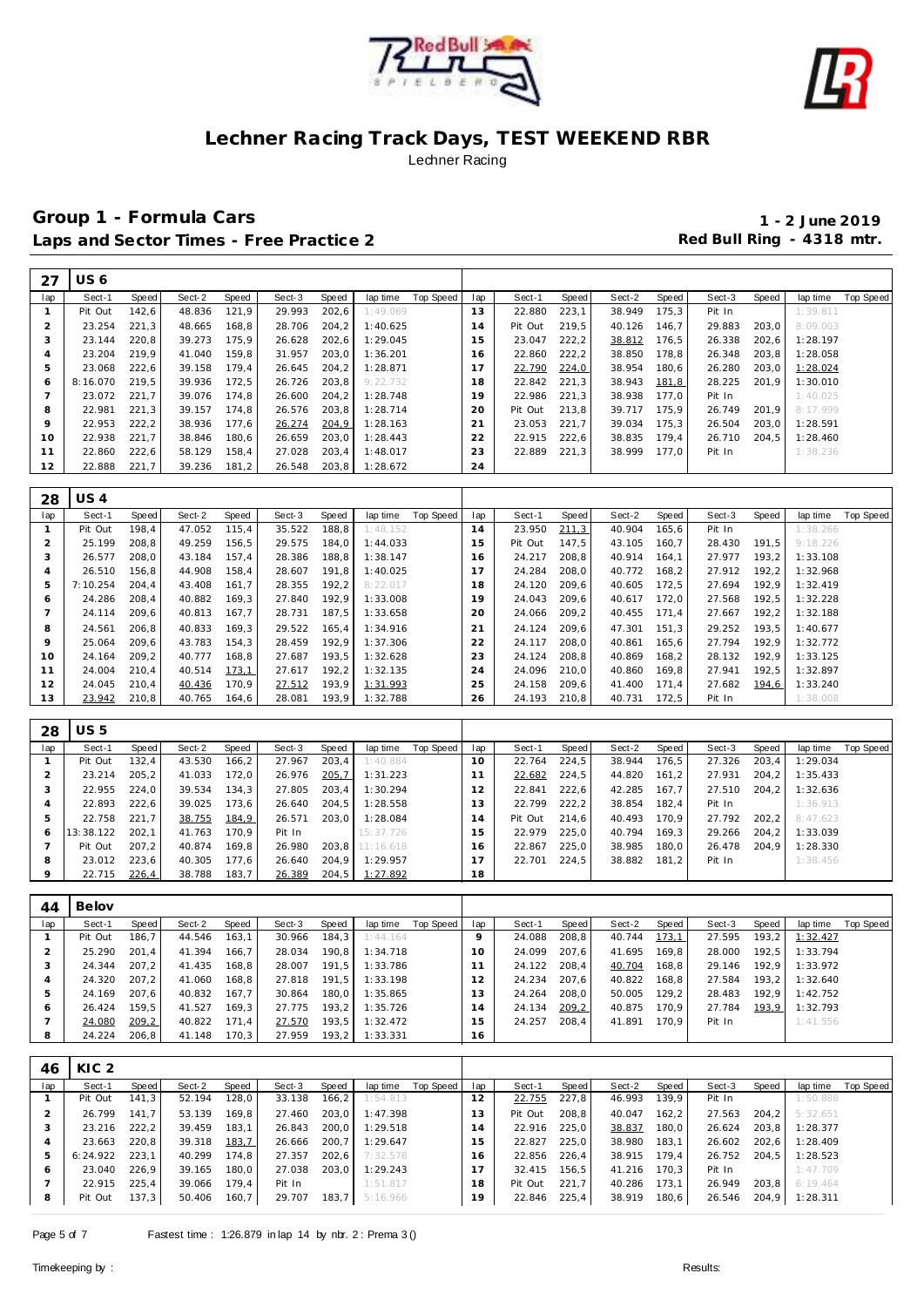



# **Group 1 - Formula Cars 1 - 2 June 2019**

Laps and Sector Times - Free Practice 2 **Access 2 Red Bull Ring - 4318 mtr.** 

| 25.303 206.4 42.338 173.1 27.051 204.9 1:34.692 |                                                 |                             |  | 20 <sub>1</sub> | 22.779 225.0 | 38.916 182.4              | 26.443 206.1 1:28.138 |          |
|-------------------------------------------------|-------------------------------------------------|-----------------------------|--|-----------------|--------------|---------------------------|-----------------------|----------|
|                                                 | 22.777 226.4 38.878 180.0 26.571 205.7 1:28.226 |                             |  |                 |              | 27.353 152.1 43.897 170.9 | Pit In                | 1:45.693 |
| 22.759 228.3                                    | 38.845                                          | 180.6 26.734 204.9 1:28.338 |  |                 |              |                           |                       |          |

| 55             | Meyuhas  |              |        |       |        |       |          |           |     |         |       |        |       |        |              |           |                  |
|----------------|----------|--------------|--------|-------|--------|-------|----------|-----------|-----|---------|-------|--------|-------|--------|--------------|-----------|------------------|
| lap            | Sect-1   | <b>Speed</b> | Sect-2 | Speed | Sect-3 | Speed | lap time | Top Speed | lap | Sect-1  | Speed | Sect-2 | Speed | Sect-3 | <b>Speed</b> | lap time  | <b>Top Speed</b> |
|                | Pit Out  | 169,3        | 45.372 | 157.9 | 29.643 | 186.5 | 1:41.791 |           | 14  | 24.088  | 212,5 | 40.892 | 177.0 | 28.033 | 197.1        | 1:33.013  |                  |
| $\overline{2}$ | 25.193   | 206.8        | 42.868 | 165,1 | 29.618 | 190.8 | 1:37.679 |           | 15  | 23.942  | 214,6 | 41.325 | 172.5 | Pit In |              | 1:40.939  |                  |
| 3              | 25.018   | 208,0        | 41.187 | 177.6 | 28.287 | 192,9 | 1:34.492 |           | 16  | Pit Out | 203,3 | 44.114 | 106.1 | 30.353 | 187,5        | 12:58.404 |                  |
| $\overline{A}$ | 24.297   | 209,6        | 41.048 | 178,2 | 28.959 | 191.8 | 1:34.304 |           | 17  | 24.979  | 207,2 | 41.640 | 167.2 | 28.470 | 194,6        | 1:35.089  |                  |
| 5              | 24.406   | 208,8        | 40.860 | 172,5 | 28.440 | 192,9 | 1:33.706 |           | 18  | 24.237  | 210,0 | 41.089 | 174,2 | 28.194 | 194,2        | 1:33.520  |                  |
| 6              | 5:38.866 | 204.8        | 45.241 | 165,6 | 28.604 | 192,5 | 6:52.711 |           | 19  | 24.283  | 210,4 | 40.961 | 172.5 | 27.976 | 194,2        | 1:33.220  |                  |
| $\overline{7}$ | 24.393   | 210.0        | 40.962 | 174,2 | 28.365 | 191.2 | 1:33.720 |           | 20  | 24.190  | 210.8 | 40.691 | 177.0 | 27.835 | 195.7        | 1:32.716  |                  |
| 8              | 25.228   | 206,4        | 41.093 | 174,2 | 28.090 | 195,7 | 1:34.411 |           | 21  | 24.090  | 210,8 | 40.622 | 174,2 | 27.942 | 196,0        | 1:32.654  |                  |
| 9              | 24.083   | 212.5        | 40.850 | 171,4 | 28.324 | 194.6 | 1:33.257 |           | 22  | 23.991  | 211,3 | 40.607 | 177.0 | 28.663 | 193,2        | 1:33.261  |                  |
| 10             | 24.191   | 214,2        | 41.039 | 168,8 | 28.731 | 193,9 | 1:33.961 |           | 23  | 24.114  | 212,9 | 40.758 | 172,5 | 27.903 | 194.9        | 1:32.775  |                  |
| 11             | 24.514   | 211,3        | 41.527 | 161,2 | 30.933 | 159,3 | 1:36.974 |           | 24  | 23.907  | 213,4 | 40.645 | 174,2 | 27.906 | 195,7        | 1:32.458  |                  |
| 12             | 26.769   | 181,3        | 44.092 | 154,7 | 28.803 | 193,5 | 1:39.664 |           | 25  | 24.332  | 214,2 | 40.662 | 174,2 | 27.915 | 195,7        | 1:32.909  |                  |
| 13             | 24.098   | 210,8        | 40.726 | 172,5 | 28.032 | 193,9 | 1:32.856 |           | 26  | 24.011  | 212,9 | 48.807 | 124,1 | Pit In |              | 2:02.571  |                  |
|                |          |              |        |       |        |       |          |           |     |         |       |        |       |        |              |           |                  |
| 62             | VAR 4    |              |        |       |        |       |          |           |     |         |       |        |       |        |              |           |                  |
| lap            | Sect-1   | Speed        | Sect-2 | Speed | Sect-3 | Speed | lap time | Top Speed | lap | Sect-1  | Speed | Sect-2 | Speed | Sect-3 | Speed        | lap time  | Top Speed        |
| -1             | Pit Out  | 143,8        | 50.588 | 147,5 | 33.135 | 149.2 | 1:51.910 |           | 13  | 23.921  | 212,1 | 40.458 | 172,5 | 27.383 | 195.7        | 1:31.762  |                  |
| $\overline{2}$ | 30.242   | 144,1        | 46.665 | 151,7 | 31.465 | 184,9 | 1:48.372 |           | 14  | 23.787  | 212,9 | 40.152 | 175,3 | 27.413 | 197,8        | 1:31.352  |                  |
| 3              | 26.672   | 201,4        | 41.427 | 170,3 | 28.299 | 195,3 | 1:36.398 |           | 15  | 23.935  | 213,4 | 45.154 | 154.7 | 30.410 | 194,9        | 1:39.499  |                  |
| $\overline{4}$ | 24.022   | 209,6        | 40.522 | 172,5 | 27.552 | 196.0 | 1:32.096 |           | 16  | 23.869  | 213,4 | 41.999 | 157.0 | 28.338 | 195.7        | 1:34.206  |                  |
| 5              | 5:12.337 | 203.7        | 41.859 | 165,1 | 28.192 | 193,9 | 6:22.388 |           | 17  | 23.952  | 211,7 | 40.413 | 172.0 | Pit In |              | 1:40.319  |                  |
| 6              | 24.261   | 209,2        | 40.652 | 169,8 | 27.741 | 195,3 | 1:32.654 |           | 18  | Pit Out | 148,1 | 50.368 | 147,5 | 32.331 | 161,9        | 9:22.472  |                  |
| $\overline{7}$ | 23.999   | 210,8        | 40.435 | 171,4 | 27.610 | 195,3 | 1:32.044 |           | 19  | 29.285  | 130,7 | 50.061 | 147,1 | 32.443 | 159,8        | 1:51.789  |                  |
| 8              | 24.418   | 212,5        | 40.845 | 170.9 | Pit In |       | 1:43.376 |           | 20  | 26.298  | 198.8 | 49.526 | 163.6 | 27.864 | 196.4        | 1:43.688  |                  |
| 9              | Pit Out  | 143,2        | 49.146 | 144.0 | 31.983 | 170,9 | 8:27.773 |           | 21  | 23.899  | 212,1 | 40.204 | 174,2 | 27.297 | 197.1        | 1:31.400  |                  |

| 64  | Prema 2  |       |        |       |        |        |          |           |     |         |       |        |       |        |       |           |           |
|-----|----------|-------|--------|-------|--------|--------|----------|-----------|-----|---------|-------|--------|-------|--------|-------|-----------|-----------|
| lap | Sect-1   | Speed | Sect-2 | Speed | Sect-3 | Speed  | lap time | Top Speed | lap | Sect-1  | Speed | Sect-2 | Speed | Sect-3 | Speed | lap time  | Top Speed |
|     | Pit Out  | 212.5 | 42.044 | 153,4 | 28.262 | 200.0  | 1:34.080 |           | 14  | 22.715  | 225,9 | 38.709 | 179.4 | Pit In |       | 1:35.128  |           |
|     | 23.571   | 220,8 | 40.659 | 158,4 | 27.171 | 206, 5 | 1:31.401 |           | 15  | Pit Out | 123,9 | 43.432 | 152,5 | 28.826 | 195,7 | 17:23.846 |           |
| 3   | 22.830   | 225.0 | 39.149 | 172.0 | 27.632 | 203.0  | 1:29.611 |           | 16  | 23.700  | 221.7 | 39.659 | 170.9 | 26.591 | 206.9 | 1:29.950  |           |
| 4   | 22.943   | 223,6 | 39.600 | 173,6 | 26.531 | 205, 3 | 1:29.074 |           | 17  | 23.491  | 222,2 | 40.171 | 163,6 | 26.587 | 205,7 | 1:30.249  |           |
| 5   | 22.918   | 223.1 | 38.733 | 179.4 | 26.319 | 204.5  | 1:27.970 |           | 18  | 22.877  | 223,6 | 38.712 | 180.0 | 26.279 | 204,9 | 1:27.868  |           |
| 6   | 3:35.455 | 198.4 | 43.232 | 156,1 | 27.127 | 203.8  | 4:45.814 |           | 19  | 22.949  | 223,6 | 38.458 | 177.0 | 26.284 | 203,8 | 1:27.691  |           |
|     | 22.970   | 225.0 | 40.440 | 162,7 | 27.103 | 204, 2 | 1:30.513 |           | 20  | 25.651  | 129,1 | 45.945 | 167.7 | 26.593 | 206,1 | 1:38.189  |           |
| 8   | 22.906   | 225.0 | 38.728 | 180,0 | 26.494 | 206, 5 | 1:28.128 |           | 21  | 22.901  | 224,0 | 38.587 | 182,4 | 26.301 | 206.5 | 1:27.789  |           |
| 9   | 22.783   | 223,1 | 38.650 | 179,4 | 26.313 | 205, 3 | 1:27.746 |           | 22  | 22.731  | 226,4 | 39.219 | 167,2 | 26.634 | 206,1 | 1:28.584  |           |
| 10  | 22.733   | 225.0 | 38.682 | 178,2 | 26.698 | 204.5  | 1:28.113 |           | 23  | 22.782  | 227,8 | 38.700 | 181.8 | 26.620 | 206.5 | 1:28.102  |           |
| 11  | 29.223   | 132,6 | 46.331 | 167,7 | 26.631 | 205,7  | 1:42.185 |           | 24  | 23.270  | 225,9 | 38.906 | 169,3 | 27.371 | 204,9 | 1:29.547  |           |
| 12  | 22.868   | 223.1 | 38.630 | 182,4 | 26.503 | 208,1  | 1:28.001 |           | 25  | 22.847  | 224,5 | 47.944 | 136,4 | Pit In |       | 1:51.162  |           |
| 13  | 22.791   | 223,1 | 38.605 | 180,6 | 26.317 | 206,1  | 1:27.713 |           | 26  |         |       |        |       |        |       |           |           |

| 74             | Prema 1  |       |        |       |        |       |          |           |     |         |       |        |       |        |       |           |           |
|----------------|----------|-------|--------|-------|--------|-------|----------|-----------|-----|---------|-------|--------|-------|--------|-------|-----------|-----------|
| lap            | Sect-1   | Speed | Sect-2 | Speed | Sect-3 | Speed | lap time | Top Speed | lap | Sect-1  | Speed | Sect-2 | Speed | Sect-3 | Speed | lap time  | Top Speed |
|                | Pit Out  | 168,5 | 44.656 | 153,4 | 28.775 | 194.6 | 1:38.428 |           | 13  | 22.648  | 228,3 | 38.297 | 182,4 | 26.167 | 207,7 | 1:27.112  |           |
| $\overline{2}$ | 24.760   | 187.0 | 42.720 | 158.8 | 28.842 | 205,7 | 1:36.322 |           | 14  | 22.623  | 225,9 | 38.461 | 178.8 | Pit In |       | 1:33.227  |           |
| 3              | 22.887   | 224.0 | 38.834 | 179.4 | 26.297 | 205.3 | 1:28.018 |           | 15  | Pit Out | 210.4 | 45.736 | 151.7 | 28.666 | 198.9 | 16:36.480 |           |
| 4              | 22.725   | 225.0 | 39.002 | 177,0 | 26.599 | 206,5 | 1:28.326 |           | 16  | 24.128  | 215,1 | 41.635 | 157.4 | 28.174 | 206,5 | 1:33.937  |           |
| 5              | 3:57.065 | 221.3 | 39.476 | 172,0 | 27.997 | 204.2 | 5:04.538 |           | 17  | 25.720  | 183,2 | 42.410 | 159,3 | 27.558 | 206,5 | 1:35.688  |           |
| 6              | 22.796   | 225.9 | 38.955 | 168,8 | 26.654 | 207.3 | 1:28.405 |           | 18  | 22.669  | 225,9 | 40.811 | 161,2 | 26.874 | 206,5 | 1:30.354  |           |
|                | 22.832   | 225.0 | 38.679 | 177,0 | 26.521 | 207.3 | 1:28.032 |           | 19  | 22.747  | 224,5 | 38.950 | 178,2 | 26.216 | 208,5 | 1:27.913  |           |
| 8              | 24.483   | 222.6 | 42.869 | 157.9 | 27.740 | 206.9 | 1:35.092 |           | 20  | 22.940  | 224,5 | 38.654 | 178,2 | 26.252 | 207.7 | 1:27.846  |           |
| 9              | 22.884   | 225.4 | 38.509 | 180.6 | 26.381 | 206.5 | 1:27.774 |           | 21  | 29.444  | 172.9 | 56.420 | 170.3 | 26.665 | 205.3 | 1:52.529  |           |
| 10             | 22.696   | 225.9 | 38.467 | 178,2 | 26.275 | 206,5 | 1:27.438 |           | 22  | 22.776  | 225,9 | 38.477 | 183,7 | 26.055 | 208,1 | 1:27.308  |           |
| 11             | 22.640   | 225.4 | 38.531 | 181.8 | 26.254 | 206.5 | 1:27.425 |           | 23  | 22.662  | 226,4 | 38.648 | 183,7 | 26.150 | 207.3 | 1:27.460  |           |
| 12             | 22.602   | 226,9 | 38.587 | 181,8 | 26.218 | 206,9 | 1:27.407 |           | 24  | 22.537  | 228,3 | 41.878 | 141,4 | Pit In |       | 1:54.403  |           |

**49.146** 144,0 31.983 170,9<br>45.776 154,3 30.187 182,4

 27.427 171,8 45.776 154,3 30.187 182,4 1:43.390 26.547 199,1 41.862 165,6 27.751 196,7 1:36.160 23.845 214,2 40.381 172,0 27.481 196,0 1:31.707 **21.297 197,1**<br> **21.297 197,1**<br> **21.254 197,1** 

22 23.846 212,5 40.140 174,8 27.254 197,1 1:31.240 **23.693 212,5 48.625 127,4 Pit In 2:01.698**